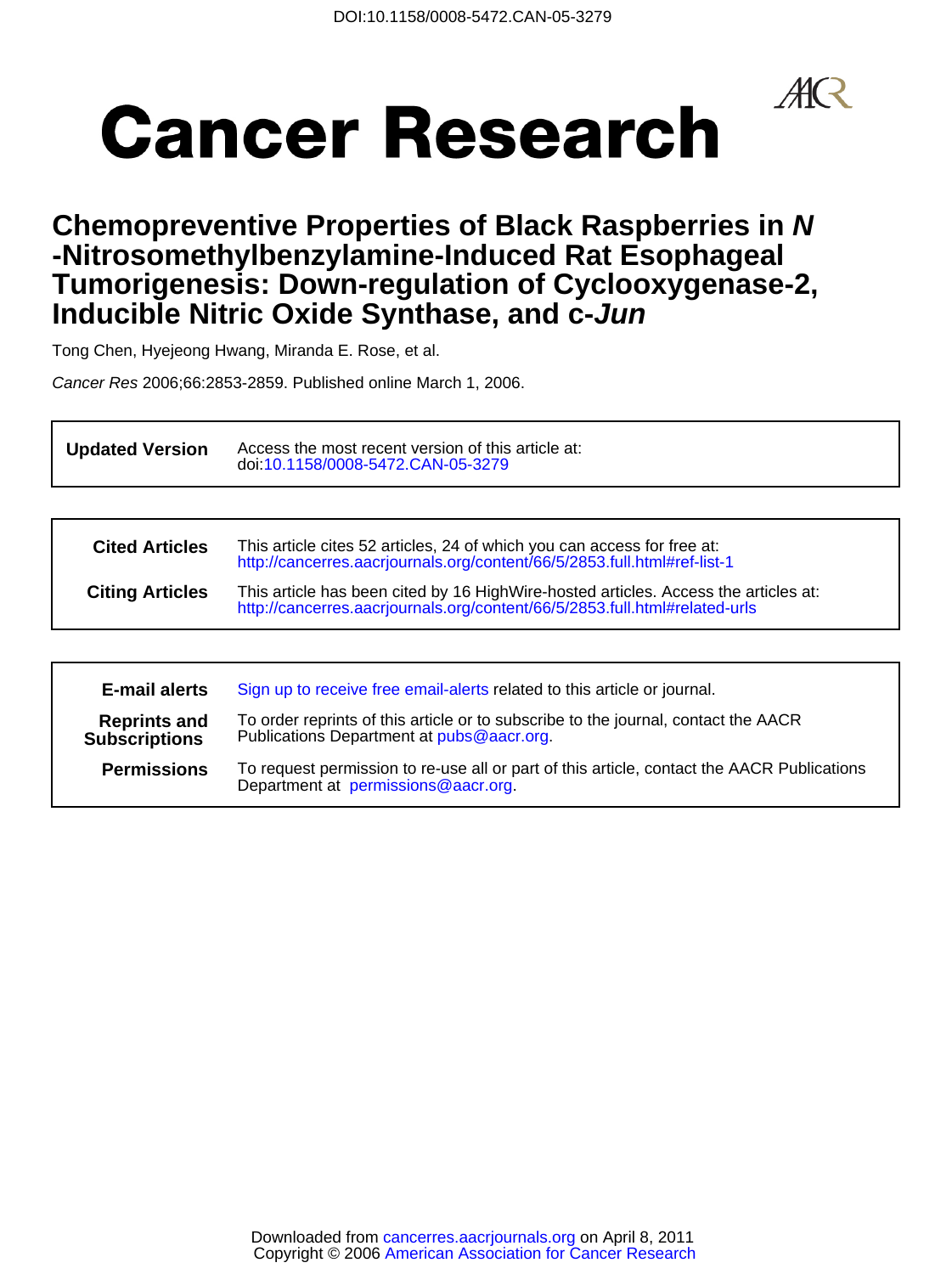### Chemopreventive Properties of Black Raspberries in N-Nitrosomethylbenzylamine-Induced Rat Esophageal Tumorigenesis: Down-regulation of Cyclooxygenase-2, Inducible Nitric Oxide Synthase, and c-Jun

Tong Chen, Hyejeong Hwang, Miranda E. Rose, Ronald G. Nines, and Gary D. Stoner

Cancer Chemoprevention Program, Division of Hematology and Oncology, Department of Internal Medicine, College of Medicine and Public Health, The Ohio State University, Columbus, Ohio

#### Abstract

Our laboratory has used a rodent model of human esophageal squamous cell carcinoma to identify putative chemopreventive agents for this disease and to determine their mechanisms of action. In the present study, we treated F344 rats with the esophageal carcinogen, N-nitrosomethylbenzylamine (NMBA), thrice per week for 5 weeks. Beginning 1 week later, they were fed a synthetic diet containing 5% black raspberries (BRB) for the duration of the bioassay (25 weeks). Rats were sacrificed at weeks 9, 15, and 25. Esophageal tissues were collected, and tumor data were recorded. The expression and enzymatic activities of cyclooxygenase-2 (COX-2) and inducible nitric oxide synthase (iNOS) as well as the expression of c-Jun in the esophagi, were evaluated to investigate the mechanism(s) by which black raspberries modulate tumorigenesis. At week 25, BRB inhibited tumor multiplicity, the standard end point in this tumor model, from  $3.78 \pm 0.41$  tumors per rat in NMBAtreated animals to 2.23  $\pm$  0.21 tumors per rat in animals treated with NMBA plus BRB  $(P < 0.005)$ . BRB reduced mRNA and protein expression levels of COX-2, iNOS, and c-Jun as well as the level of prostaglandin  $E_2$  in preneoplastic lesions of the esophagus at week 25. The berries inhibited mRNA expression of iNOS and c-Jun, but not COX-2, in papillomatous lesions of the esophagus. Prostaglandin  $E_2$  and total nitrite levels were also decreased by BRB in papillomas. These results suggest a novel tumor suppressive role of BRB through inhibition of COX-2, iNOS, and c-Jun. (Cancer Res 2006; 66(5): 2853-9)

#### Introduction

Cancer is the second leading cause of death after heart disease for Americans. The American Cancer Society estimates that 570,280 Americans will die of cancer in 2005. About 30% of these deaths will be related to nutritional imbalance, physical inactivity, and obesity, and thus, are preventable (1). Esophageal squamous cell carcinoma (SCC) is one of the most common malignant neoplasms worldwide. The incidence rate of this disease varies dramatically in different geographic areas of the world; the highest incidence is in the "esophageal cancer belt," which includes areas in eastern Turkey, the former Soviet Union, Iraq, Iran, China, Japan, South

doi:10.1158/0008-5472.CAN-05-3279

Africa, and France (2). The overall 5-year survival rate for this disease is low, ranging from 5% to 15%.

Esophageal SCC has a complex etiology. In the Western world, tobacco use and alcohol consumption are the major etiologic factors. In the Far East, in addition to the use of tobacco and alcohol, the disease is associated with the intake of salty food and food contaminated with various mycotoxins, deficiencies in dietary vitamins and minerals, and thermal injuries due to the consumption of hot beverages. Nitrosamine carcinogens also seem to be important causative agents of esophageal SCC (3). Among these is the carcinogen, N-nitrosomethylbenzylamine (NMBA), which is present in the diet in China. NMBA is an asymmetrical nitrosamine that readily induces mutagenic, toxic, and carcinogenic effects in esophageal tissues and is the most potent nitrosamine carcinogen for the rat esophagus (4, 5). In Linxian, China, the region with the highest incidence of esophageal SCC in the world, NMBA was identified in pickled vegetables and its metabolism has been elucidated (6, 7).

The inducible isoform of nitric oxide synthase (iNOS) is an enzyme that catalyzes the conversion of L-arginine to citrulline resulting in the production of nitric oxide (NO; ref. 8). NO is a free radical with an unpaired electron; it can donate or accept an electron to become a nitrosonium cation (NO<sup>+</sup>) or a nitroxyl anion  $(NO<sup>-</sup>)$ , which leads to nitrosative stress or oxidative stress, respectively. Nitrosative stress can lead to the formation of nitrosamine carcinogens, deamination of DNA bases, and inactivation of DNA repair proteins, all actions contributing to carcinogenesis. Similarly, oxidative stress can lead to the formation of peroxynitrite  $(ONOO^-)$ , which can damage DNA and lead to carcinogenesis. NO is synthesized in mammalian cells by a family of three NO synthases: nNOS, eNOS, and iNOS. nNOS and eNOS are constitutively present in neurons and endothelial cells, respectively. These isoforms are calcium-dependent and produce only a low level of NO. In contrast, iNOS is calcium- and calmodulin-independent, and when induced by cytokines or other factors, generates a high concentration of NO. Up-regulation of iNOS has been reported in several types of cancer including breast, head and neck, lung, colon, melanoma, prostate, as well as esophageal SCC (9–16).

Prostaglandin endoperoxide synthase, also called cyclooxygenase (COX), catalyzes the formation of prostanoids including prostaglandins  $A_2$ ,  $D_2$ ,  $E_2$ ,  $F_2$ ,  $I_2$ , and  $J_2$  and thromboxane  $A_2$  (17). Two COX isoforms have been cloned: COX-1 and COX-2. COX-1 is constitutively expressed in most mammalian cells and is responsible for homeostasis of normal physiologic functions. COX-2 is expressed in response to certain stimuli such as growth factors, tumor promoters, hormones, and cytokines. COX-2 is important for tumorigenesis because prostaglandins, especially prostaglandin

Copyright © 2006 [American Association for Cancer Research](http://www.aacr.org/)

Requests for reprints: Gary Stoner, Cancer Chemoprevention and Support Program, Division of Hematology and Oncology, Department of Internal Medicine, College of Medicine and Public Health, The Ohio State University. CHRI Suite 1141, 300 West 10th Avenue, Columbus, OH 43210. Phone: 614-293-6228; Fax: 614-293-4072; E-mail: gary.stoner@osumc.edu.

<sup>©2006</sup> American Association for Cancer Research.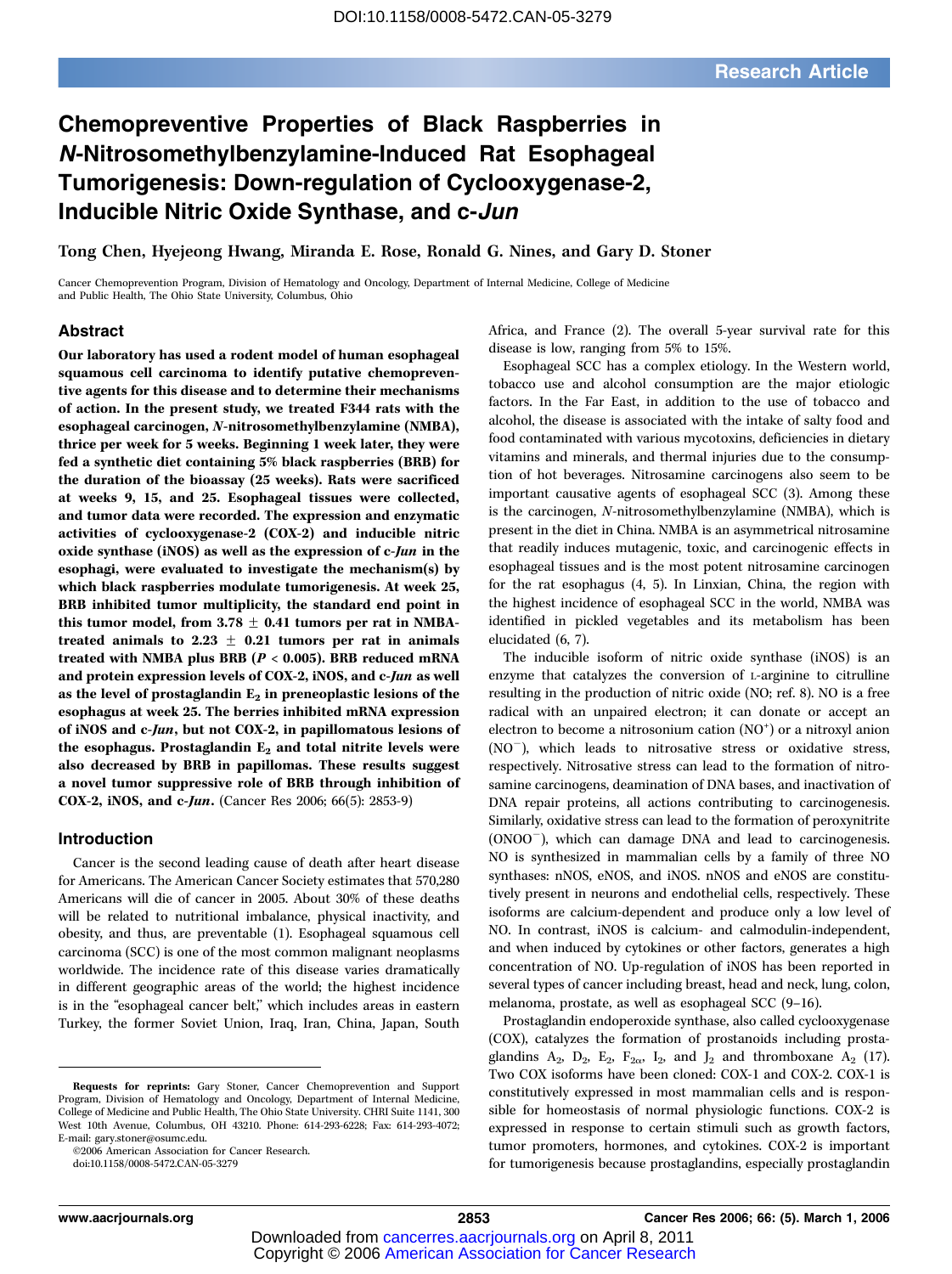$E<sub>2</sub>$  (PGE<sub>2</sub>), affect cell proliferation, differentiation, apoptosis, angiogenesis, and metastasis (18). Up-regulation of COX-2 has been detected in various cancers including colon, gastric epithelium, breast, skin, pancreas, lung, head and neck, urinary bladder, and esophageal SCC (19–27). Clinical cancer chemoprevention studies indicated that COX-2 is a valid target for cancer prevention with the COX-2 inhibitor, celecoxib. Celecoxib significantly reduced the number of colon polyps in patients with familial adenomatous polyposis compared with placebo (28). Other nonsteroidal anti-inflammatory drugs including COX-2-selective and COX-2-nonselective inhibitors, such as aspirin, piroxicam, and sulindac, also exhibit chemopreventive potential in animal and human studies (29–31).

Expression of iNOS and COX-2 is controlled by transcription factors including the activator protein (AP-1) complex. AP-1 is composed of the Jun family (c-Jun, Jun-B, and Jun-D) and the Fos family (c-Fos, Fos-B, Fra-1, and Fra-2), which regulate the expression of iNOS and COX-2 by binding to their promoter sequences (32, 33). AP-1 regulates various cellular events including cell proliferation, differentiation, and apoptosis (34). c-Jun is a major component of AP-1, it is up-regulated in transformed cell lines and human cancers and is induced by activated Ras oncogenic proteins (35–37). The Ras family of proteins (H-, N-, and K-ras) bind to GTP to form ras-GTP complexes that regulate signal transduction pathways induced by diverse extracellular signals including carcinogens that induce esophageal cancer (38).

Our laboratory reported the overexpression of iNOS and COX-2 mRNAs in preneoplastic lesions and in papillomas induced in the rat esophagus by NMBA. Overexpression of iNOS and COX-2 is associated with increases in the tissue content of nitrite/nitrate and PGE<sub>2</sub>, respectively (16, 39, 40). We also observed Ha-ras codon 12 G  $\rightarrow$  A transition mutations in all papillomas during esophageal carcinogenesis in rats (41). In view of these results, we conducted the present study to determine whether dietary freeze-dried black raspberries (BRB) inhibit tumor development in the rat esophagus by modulating iNOS, COX-2, and c-Jun.

#### Materials and Methods

Chemicals and reagent kits. NMBA was obtained from Ash Stevens (Detroit, MI) and determined to be >98% pure by high-performance liquid chromatography. DMSO was purchased from Sigma Chemical, Co. (St. Louis, MO). The QuantiTect SYBR green reverse-transcription PCR (RT-PCR) kit was purchased from Qiagen, Inc. (Valencia, CA). The nitrate/ nitrite colorimetric assay kit was purchased from Cayman Chemical Co. (Ann Arbor, MI), and the Prostaglandin  $E_2$  Biotrak Enzyme Immunoassay System from Amersham Biosciences, Corp. (Piscataway, NJ).

Animals, berries, and diets. Male F344 rats, 4 to 5 weeks old, were obtained from Harlan Sprague-Dawley (Indianapolis, IN). The animals were housed three per cage under standard conditions (20  $\pm$  2°C, 50  $\pm$  10% relative humidity, 12-hour light/dark cycles). Food and water were freely available. Hygienic conditions were maintained by twice-weekly cage changes and routine cleaning of the animal rooms. The animals were fed a modified American Institute of Nutrition-76A (AIN-76A) synthetic diet containing 20% casein, 0.3% D,L-methionine, 52% cornstarch, 13% dextrose, 5% cellulose, 5% corn oil, 3.5% AIN salt mixture, 1% AIN vitamin mixture, and 0.2% choline bitartrate (Dyets, Inc., Bethlehem, PA). The diet was stored routinely at  $4^{\circ}$ C before the preparation of experimental diets.

Ripened black raspberries ( Jewel variety) were purchased from the Stokes Raspberry Farm (Wilmington, OH). The berries were picked mechanically, washed, and placed in a  $-20^{\circ}$ C freezer within an hour of picking. They were then shipped frozen to Van Drunen Farms (Momence, IL) for freeze-drying and subsequent grinding into a powder (BRB). BRB was shipped frozen to The Ohio State University and kept at  $-20^{\circ}$ C until used. It was analyzed for content of several vitamins, minerals, carotenoids, and simple polyphenols by Covance Laboratories, Inc. (Madison, WI) and for anthocyanins in the laboratory of Dr. Steven Schwartz, College of Food, Agriculture, and Environmental Sciences, The Ohio State University. In general, the contents of berries varied no more than 20% from those of BRB obtained yearly from the same source during the past 8 years.

AIN-76A diet containing 5% BRB was prepared fresh weekly and stored at 4°C. BRB were mixed into the diet (modified by reducing the concentration of cornstarch by 5% to maintain an isocaloric diet) for 25 minutes with a Hobart mixer (Troy, OH). Fresh experimental and control diets were placed in glass feeding jars weekly and fed to the rats.

Experimental procedures. After a 2-week acclimation period to the animal facility, 150 rats were randomly assigned to four experimental groups (Table 1) and placed on AIN-76A diet. Three days after the final NMBA treatment, rats in group 3 were fed the AIN-76A diet only and rats in group 4 were fed the AIN-76A diet containing 5% BRB for the duration of the bioassay. Food consumption and body weight data were recorded weekly. At 9 and 15 weeks, 5 rats from groups 1 and 2 and 10 rats from groups 3 and 4; and, at 25 weeks, 15 rats from groups 1 and 2 and 30 rats from groups 3 and 4, were euthanized by  $CO<sub>2</sub>$  asphyxiation and subjected to gross necropsy. The esophagus of each rat was excised and opened longitudinally. Tumors >0.5 mm in a single dimension were counted, mapped, and measured (length, width, and height). Tumor volume was calculated using the formula for a prolate spheroid: length  $\times$  width  $\times$ height  $\times \pi/6$ . After the tumor data were recorded, tumors were removed from the esophagus and frozen in liquid nitrogen. The epithelium was stripped of the submucosal and muscularis layers and frozen in liquid nitrogen separately. All samples were stored at  $-80^{\circ}$ C until analysis.

Real-time PCR. Total cellular RNA was isolated from frozen tissues using TRIzol Reagent (Life Technologies, Gaithersburg, MD) according to the manufacturer's instructions. After extraction, all RNA samples were analyzed for integrity of 18S and 28S rRNA by ethidium bromide staining of 1 µg of RNA resolved by electrophoresis on 1.2% agarose formaldehyde gels.

| Group | Treatment     | No. of rats | Amount<br>administered (ml) | Dose administered<br>(mg/kg body weight) | Diet                |
|-------|---------------|-------------|-----------------------------|------------------------------------------|---------------------|
|       | $DMSO + H2O*$ | 25          | 0.2                         | 0                                        | Control AIN-76A     |
|       | None          | 25          | $\bf{0}$                    | 0                                        | $AIN-76A + 5\% BRB$ |
| 3     | <b>NMBA</b>   | 50          | 0.2                         | 0.25                                     | Control AIN-76A     |
|       | <b>NMBA</b>   | 50          | 0.2                         | 0.25                                     | $AIN-76A + 5\% BRB$ |

\*DMSO + H2O, vehicle for NMBA.

tNMBA (0.25 mg/kg body weight) injected s.c. thrice per week for 5 weeks.

 Copyright © 2006 [American Association for Cancer Research](http://www.aacr.org/) Downloaded from [cancerres.aacrjournals.org](http://cancerres.aacrjournals.org/) on April 8, 2011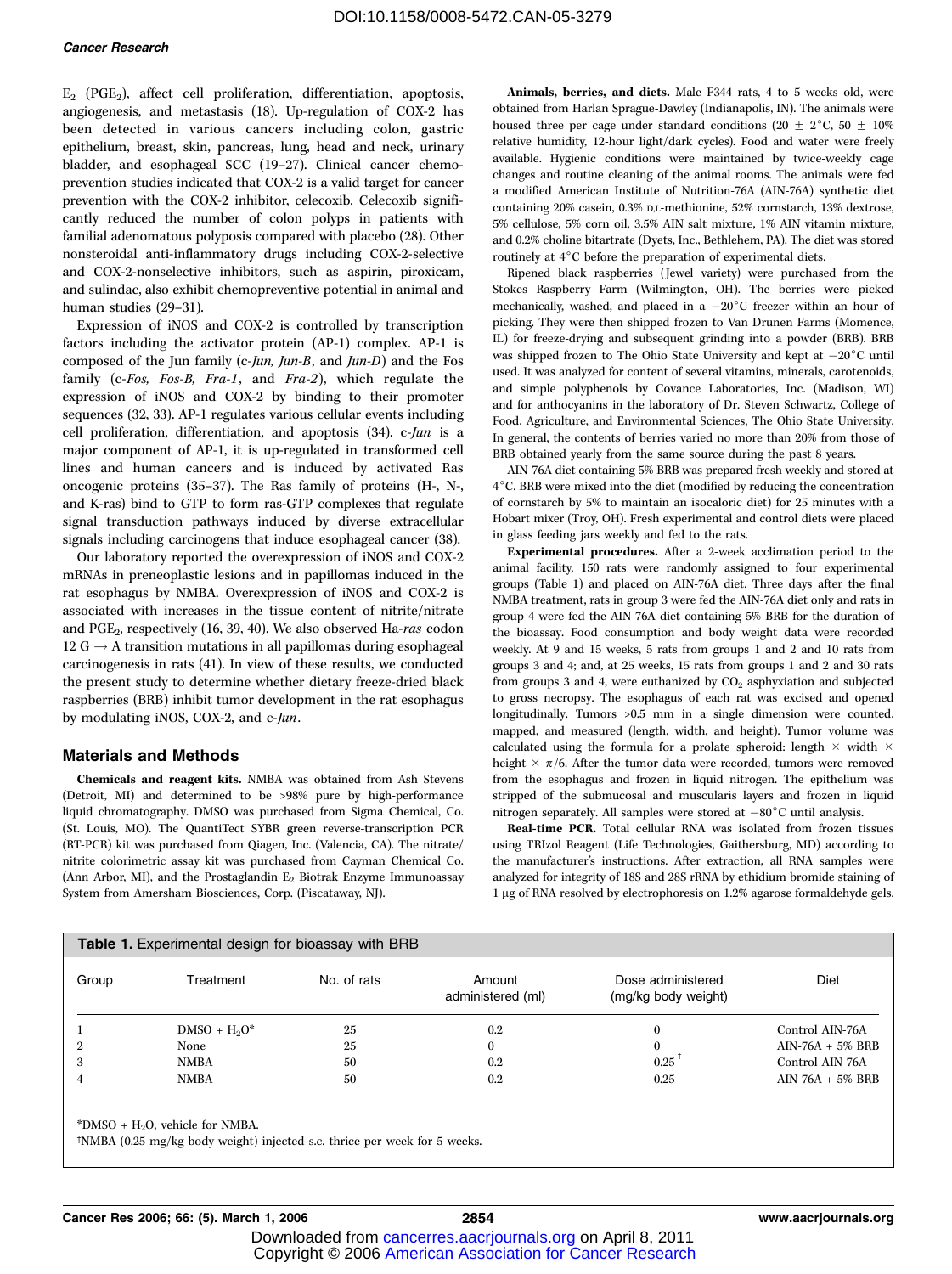| Table 2. Nucleotide sequences of the primers used to assay gene expression by real-time reverse transcription PCR           |                                                                                                                                        |  |  |  |
|-----------------------------------------------------------------------------------------------------------------------------|----------------------------------------------------------------------------------------------------------------------------------------|--|--|--|
| Forward primer                                                                                                              | Reverse primer                                                                                                                         |  |  |  |
| 5'-GCTCGAGATGTCATGAAGGAGAT-3'<br>5'-CAGCCATGCAGCAAATCCTT-3'<br>5'-TGCAAAGATGGAAACGACCTT-3'<br>5'-GCTCGAGATGTCATGAAGGAGAT-3' | 5'-AGCAGGTCAGCAAAGAACTTATAGC-3'<br>5'-CCAACCCATGTCAAAACCGTG GTGAAT-3'<br>5'-CCACTCTCGGACTGGAGGAA-3'<br>5'-AGCAGGTCAGCAAAGAACTTATAGC-3' |  |  |  |
|                                                                                                                             |                                                                                                                                        |  |  |  |

One-step real-time reverse-transcription PCR was done in a GeneAmp 5700 sequence detection system (Perkin-Elmer Corp., Norwalk, CT) using the QuantiTect SYBR green RT-PCR kit as described previously (33). Briefly, the reaction of a 50 µL volume of total cellular RNA, QuantiTect RT Mix, QuantiTect SYBR green RT-PCR Master Mix, and forward and reverse primers were reverse transcribed, and PCR was done after the reverse transcription reaction. The expression of iNOS, COX-2, and c-Jun mRNA was normalized against expression of the housekeeping gene, hypoxanthineguanine phosphoribosyltransferase (HPRT). Primers for iNOS, COX-2, c-Jun, and HPRT were designed according to published sequences with Primer Express Software v2.0 (Applied Biosystems, Foster City, CA). Base sequences are shown in Table 2. Each individual RNA sample for each gene was assayed in triplicate. Two controls were run with every reaction: one contained RNA and QuantiTect RT Mix to detect genomic DNA and the other contained the reaction reagents without RNA to confirm that the reagents displayed no signal. Data were collected using SDS Sequence Detector Software (PE, Applied Biosystems).

Western blot analysis. Proteins were extracted from frozen esophageal epithelium. Protein concentration was determined using the Bio-Rad assay (Bio-Rad, Hercules, CA) according to the manufacturer's recommendations. Fifty micrograms of protein with NuPAGE LDS Sample Buffer and NuPAGE sample reducing agent (Invitrogen, Carlsbad, CA) were heated at  $100^{\circ}$ C for 1 minute. After cooling at room temperature for 5 minutes, proteins were fractioned by 7% NuPAGE Novex Tris-acetate gel electrophoresis (Invitrogen). Proteins were then transferred to Invitrolon polyvinylidene difluoride membrane. The membrane was blocked with blocking buffer (concentrated saline and Hammersten casein solution) at  $4^{\circ}$ C overnight. The blot was probed with iNOS (1:200; Santa Cruz Biotechnology, Santa Cruz, CA), COX-2 (1:500, Cayman Chemical), or c-Jun (1:200, Santa Cruz Biotechnology) polyclonal antibody at room temperature for 1 hour. After being washed extensively to eliminate nonspecific binding, the membrane was incubated with goat anti-rabbit secondary antibody labeled with alkaline phosphatase at room temperature for 1 hour. The Western blots were visualized using Western Breeze chromogenic immunodetection kit (Invitrogen).  $\beta$ -Actin (1:1,000; Sigma) was detected in the same sample to ensure an equal protein loading.

Nitrate/nitrite colorimetric assay. As described previously (39), frozen esophagi were weighed, homogenized in PBS, and centrifuged. iNOS activity in the supernatant was measured using a nitrate/nitrite colorimetric assay kit according to the manufacturer's instructions. Briefly, 80 µL supernatant for each sample was transferred to a 96-well optical plate and incubated with 10  $\mu$ L nitrate reductase and 10  $\mu$ L enzyme cofactor for 3 hours. Griess reagent [sulfanilamide and N-(1-naphthyl)ethylenediamine] was added and the absorbance was measured at 550 nm using a SpectraMax M2 multidetection reader (Molecular Devise Corp., Sunnyvale, CA). Standards of sodium nitrate (0-35  $\mu$ mol/L) were used to create a standard curve. The final nitrite concentration was the sum of the nitrite plus the reduced nitrate in each sample and was taken as an index of iNOS activity as described previously. Each sample was assayed in triplicate.

PGE<sub>2</sub> enzyme immunoassay. COX-2 activity in esophageal epithelium and papillomas were assayed by using the Biotrak Enzyme Immunoassay System (Amersham Biosciences) to measure  $PGE_2$  concentration. In brief, frozen samples were homogenized in Tris-HCl buffer (pH 7.5) with 0.02 mol/L EDTA and 5 mg/mL indomethacin. Total protein concentration for each tissue homogenate was determined using the DC Protein Assay

(Bio-Rad). PGE<sub>2</sub> was collected and purified according to the manufacturer's instructions. Absorbance was measured at 450 nm using the SpectraMax M2 multidetection reader (Molecular Devise).  $PGE_2$  concentration was normalized against protein concentration in the same sample. Each sample was assayed in triplicate.

Statistical analysis. Body weight, food consumption, tumor multiplicity (mean number of tumors/esophagus), and tumor volume data were collected for all rats fed control or experimental diets. These data—the iNOS, COX-2, and c-Jun expression data; total nitrite and nitrate data; and PGE<sub>2</sub> data—were analyzed and compared using one-way ANOVA followed by Dunnet's multiple comparison test to identify individual differences among groups when the ANOVA was significant. Tumor incidence (percentage of animals in each group with tumors) data were analyzed using the  $\chi^2$  test. All statistical analysis was carried out using GraphPad Prism 4.0. Differences were considered statistically significant at  $P < 0.05$ . All  $P$  values were two-sided.

#### **Results**

General observations. The mean body weights and food consumption in all rats were not significantly different throughout the bioassay (data not shown). No observable gross or histopathologic changes occurred in the lungs, liver, kidneys, small intestine, and colon of rats treated with BRB only. All tumor specimens removed from the esophagus at necropsy were found to be papillomas by histopathologic examination.

BRB inhibits tumor development. At weeks 9 and 15 of the bioassay, <10% to 20% of the esophagi, respectively, had tumors (papillomas). The tumor responses (incidence, multiplicity, and volume) at these time points were too low to determine if BRB treatment produced any inhibitory effects. At the end of the bioassay (week 25), none of the DMSO-treated rats (group 1) or the rats fed 5% BRB (group 2) developed tumors. In rats treated with NMBA, however, BRB reduced the incidence of esophageal tumors from 96% in NMBA controls (group 3) to 89% in rats treated with NMBA + 5% BRB (group 4). This reduction was not significant ( $P >$ 0.05). In contrast, BRB significantly reduced tumor multiplicity, the standard end point in this tumor model, from 3.78  $\pm$  0.41 tumors per esophagus in group 3 to 2.23  $\pm$  0.21 tumors per esophagus in group 4 ( $P < 0.005$ ; Fig. 1A). The difference in tumor volume between groups 3 and 4 was not significant at 25 weeks (Fig. 1B).

BRB down-regulates mRNA expression of iNOS, COX-2, and c-Jun. We determined if the inhibition of tumor development in NMBA-treated rat esophagus by BRB was associated with modulation of iNOS, COX-2, and c-Jun mRNA expression. Real-time reverse transcription-PCR was done on samples of esophageal epithelium collected from 10 animals per group at each of weeks 9 and 15, and on samples of esophageal epithelium and papillomas collected from 28 to 29 animals per group at week 25. By histopathologic analysis, all esophagi collected from solvent-treated rats were classified as normal and those from NMBA-treated rats, after the removal of papillomas, were classified as preneoplastic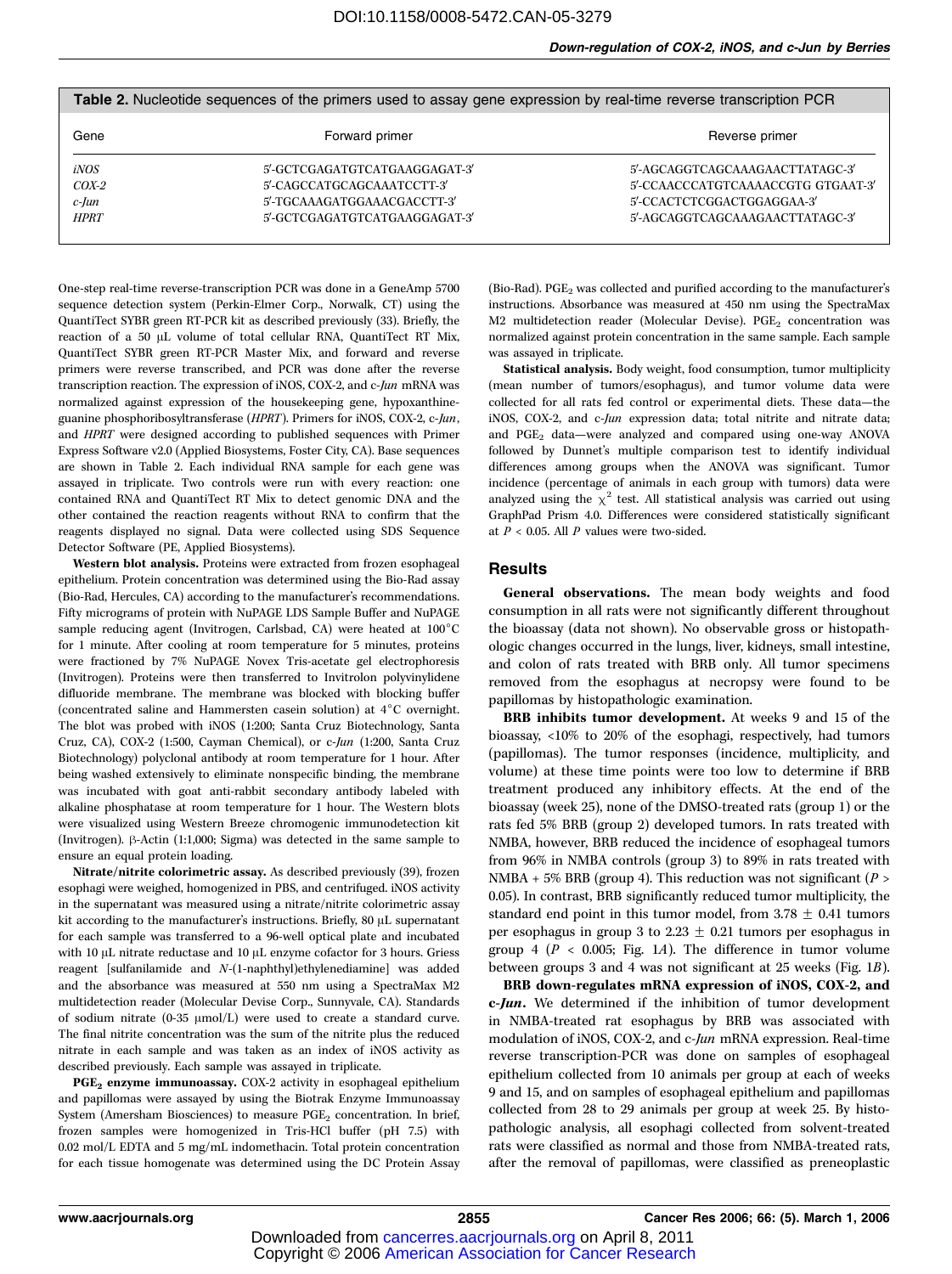

Figure 1. Effect of BRB on tumor development in NMBA-treated rat esophagus at 25 weeks. Rats treated with NMBA + BRB had fewer tumors than rats treated with NMBA only (A); however, there was no significant difference in tumor volume between the two groups of rats  $(B)$ .  $\bullet$ , NMBA control;  $\triangle$ , NMBA+BRB.

(i.e., exhibiting extensive hyperplasia and foci of dysplastic change). Exophytic lesions on the surface of the esophagus that were >0.5 mm in a single dimension were counted as tumors, and all of these tumors were found to be papillomas on histopathologic analysis. The papillomas were removed from the esophagus and stored separately. As shown in Fig. 2A, BRB suppressed the mRNA expression of iNOS in preneoplastic lesions at week 25 (95%,  $P < 0.05$ ) but not at weeks 9 and 15. In contrast, BRB inhibited the mRNA expression of COX-2 in preneoplastic lesions by 64%  $(P < 0.05)$  and 60%  $(P < 0.05)$  at both weeks 9 and 25, respectively (Fig. 2B). BRB down-regulated the mRNA expression of c-Jun in preneoplastic lesions by 55% ( $P < 0.05$ ) at week 15 and by 48%  $(P < 0.05)$  at week 25 (Fig. 2C). At 25 weeks, BRB suppressed the mRNA expression of iNOS and c-Jun by  $60\%$  ( $P < 0.05$ ) and  $44\%$  $(P < 0.05)$  in papillomas, respectively, but did not reduce the mRNA expression of COX-2 in papillomas (Fig. 2D).

BRB inhibits protein expression of iNOS, COX-2, and c-Jun. Western blot analysis was used to determine whether BRB inhibited iNOS and COX-2 protein in preneoplastic lesions at 25 weeks and, if so, whether this inhibition was associated with modulation of c-Jun. As shown in Fig. 3, the NMBA-induced overexpression of iNOS and COX-2 was decreased from 3.6-fold and 2.5-fold in rats fed the control diet to 1.1-fold ( $P < 0.005$ ) and 0.72-fold ( $P < 0.005$ ) in rats fed the BRB diet. BRB also inhibited NMBA-induced expression of c-Jun by 36% relative to the control diet ( $P < 0.05$ ).

BRB reduces total nitrite and PGE<sub>2</sub> levels. We also evaluated the effects of dietary BRB on iNOS and COX-2 activities in esophageal tissues collected at 25 weeks by measuring total nitrate and nitrite levels and  $PGE_2$  levels, respectively, by enzyme immunoassay (Table 3). BRB decreased total nitrate and nitrite levels from 4.40  $\pm$  0.52 to 4.17  $\pm$  0.83  $\mu$ mol/L (not significant) in preneoplastic lesions, and from 7.66  $\pm$  1.65 to 4.04  $\pm$  1.24  $\mu$ mol/L in papillomas (47% reduction;  $P < 0.05$ ). PGE<sub>2</sub> levels were reduced in preneoplastic lesions from 3.05  $\pm$  0.59  $\mu$ g/mg protein in rats



Figure 2. Fold changes for iNOS (A), COX-2 (B), and c-Jun (C) mRNA expression in rat esophageal preneoplastic lesions at weeks 9, 15, and 25; and in papillomas at week 25 (D). Columns, means; bars,  $\pm$  SE;  $^*$ , P < 0.05 as determined by ANOVA when compared with the control diet group.  $\square$ , Normal control;  $\blacksquare$ , NMBA control;  $\boxdot$ , NMBA+BRB.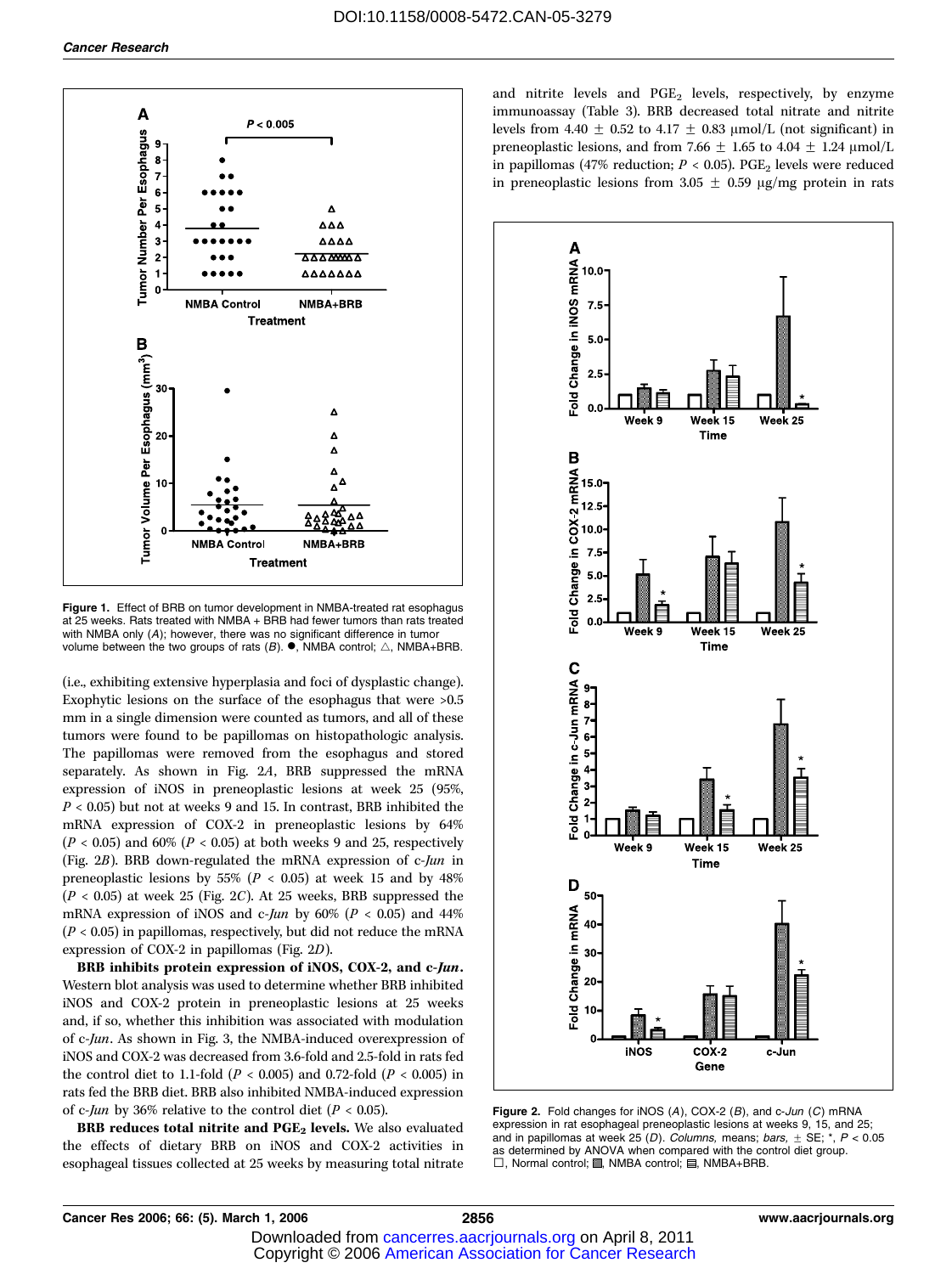

Figure 3. Effect of BRB on the protein expression of iNOS, COX-2, and c-Jun in preneoplastic lesions at week 25. The indicated proteins were detected by Western blot analyses. Representative blots are shown, similar results were obtained from triplicate experiments. Columns, mean relative densitometric intensities; bars,  $\pm$  SE; \*, P < 0.05; \*\*, P < 0.005 as determined by ANOVA when compared with the control diet group.  $\Box$ , Normal control; **a**, NMBA control; , NMBA+BRB.

treated with NMBA only to 1.22  $\pm$  0.13  $\mu$ g/mg protein in rats treated with NMBA + BRB (60% reduction;  $P < 0.05$ ). In addition, BRB treatment suppressed  $PGE_2$  production in papillomas from  $18.10 \pm 4.40$   $\mu$ g/mg esophageal protein in rats treated with NMBA only to 6.98  $\pm$  1.68  $\mu$ g/mg esophageal protein in rats treated with NMBA + BRB (61% reduction;  $P < 0.05$ ).

#### **Discussion**

Epidemiologic studies have revealed the protective effects of raw fruit and vegetable consumption on the development of several types of cancer in humans. However, the mechanisms of this inhibition by food components are not fully understood. The present study is part of a large-scale investigation of the chemopreventive effects of black raspberries on gastrointestinal cancers in animals and in humans. Our data suggest that black raspberries inhibit events associated with tumor progression in rats pretreated with NMBA, at least in part by reducing the expression and activities of iNOS and COX-2. This reduction is associated with an inhibitory effect of BRB on the transcription factor, c-Jun. These results may be relevant for human esophageal SCC because these genes are frequently overexpressed in this disease (15, 27).

In the NMBA model of rat esophageal tumorigenesis, the principal end point for assessing the inhibitory effects of chemopreventive agents is tumor multiplicity. Reductions in tumor incidence occur only with very potent chemopreventive agents because virtually all NMBA-treated rats develop multiple tumors at 25 weeks. With less active chemopreventive agents, large numbers of animals per group (60-100) are required to show an inhibitory effect on tumor incidence, which makes routine studies cost prohibitive. Similarly, tumor volume data are of limited use in chemoprevention studies because the variability in esophageal tumor volume among individual animals is significant. Thus, as for tumor incidence data, a large number of animals per group (60-100) is required to show the significant inhibitory effect of chemopreventive agents on tumor volume.

Black raspberries, a small black berry native to North America, are an abundant source of flavonoid compounds (e.g., ellagic acid, ferulic acid, coumaric acid, quercetin, and the anthocyanins), vitamins (e.g., vitamins A, C, and E and folic acid), minerals (e.g., calcium, potassium, selenium, and zinc), and phytosterols (e.g., h-sitosterol, campesterol, and stigmasterol). The chemical composition of BRB has not been fully determined. However, recent data suggest that the anthocyanins are most abundant compounds in BRB representing  $\sim 5\%$  to 6% of their dry weight. Many of the known compounds have antioxidant and anti-inflammatory activities and protect against cancer in animal models. For example, ellagic acid protects against chemically induced cancer in multiple organ sites including the rat esophagus (42). It reduces the metabolic activation of procarcinogens by inhibition of cytochrome P450 enzymes, and it enhances phase II enzyme activities resulting in more efficient detoxification of carcinogens.

| Diet              |                                                                                                                                                                                                   | Preneoplasia                                    | Papilloma                                       |                                                  |  |
|-------------------|---------------------------------------------------------------------------------------------------------------------------------------------------------------------------------------------------|-------------------------------------------------|-------------------------------------------------|--------------------------------------------------|--|
|                   | iNOS (mean $\pm$ SE)*                                                                                                                                                                             | COX-2 (mean $\pm$ SE) <sup>†</sup>              | iNOS (mean $\pm$ SE)                            | COX-2 (mean $\pm$ SE)                            |  |
| Control<br>5% BRB | $4.40 \pm 0.52$<br>$4.17 + 0.83$                                                                                                                                                                  | $3.05 \pm 0.59$<br>$1.22 \pm 0.13$ <sup>‡</sup> | $7.66 \pm 1.65$<br>$4.04 \pm 1.24$ <sup>†</sup> | $18.10 \pm 4.40$<br>$6.98 \pm 1.68$ <sup>‡</sup> |  |
|                   | *iNOS activity is expressed as $\mu$ mol/L nitrite.<br><sup>†</sup> COX-2 activity is expressed as µg/mg protein.<br><sup>‡</sup> Significantly lower than rats fed control diets ( $P < 0.05$ ). |                                                 |                                                 |                                                  |  |

 Copyright © 2006 [American Association for Cancer Research](http://www.aacr.org/) Downloaded from [cancerres.aacrjournals.org](http://cancerres.aacrjournals.org/) on April 8, 2011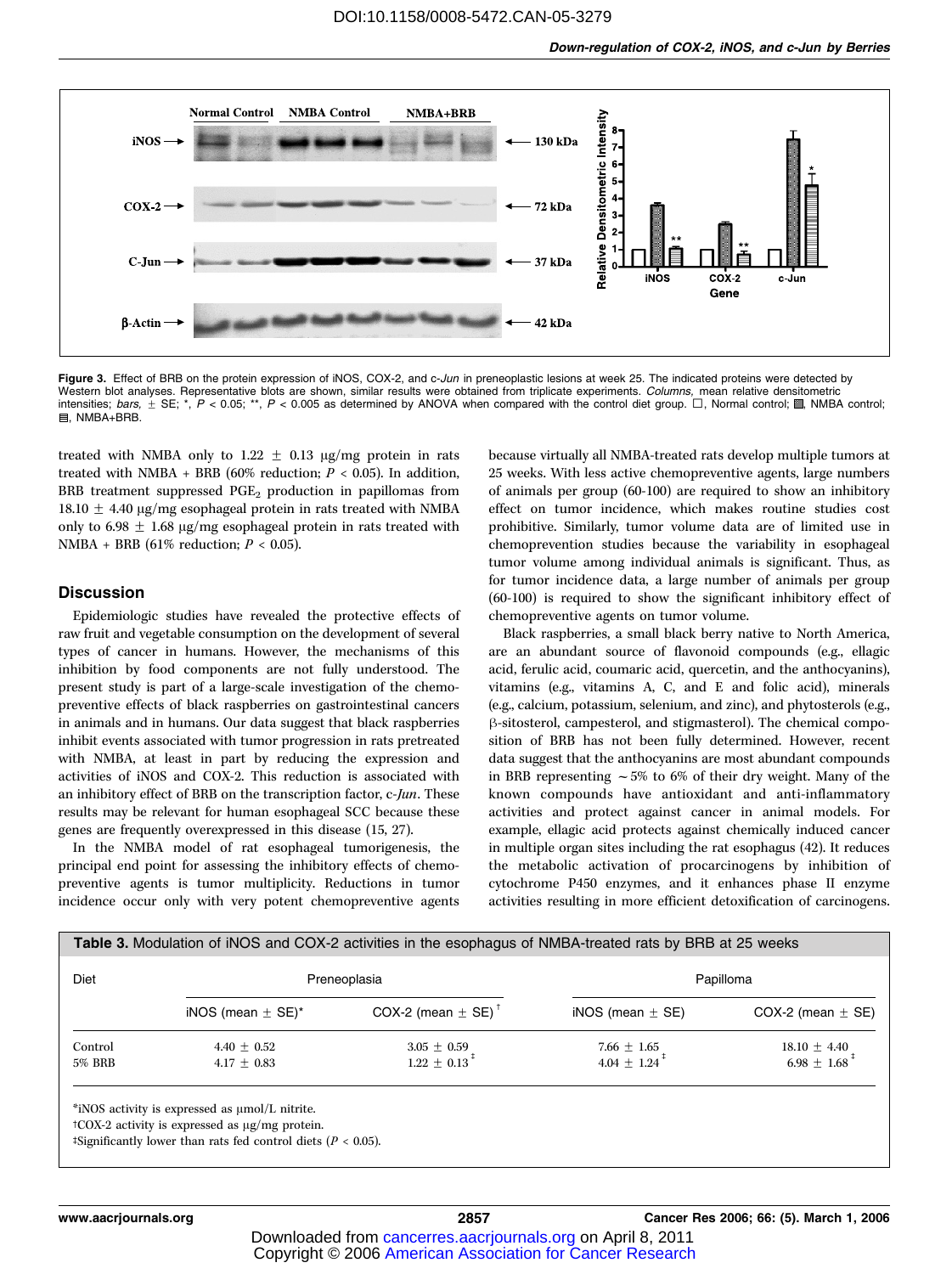Cytochrome P450s, 2E1 and 1A1, for example, are major enzymes involved in the bioactivation of procarcinogens such as NMBA and benzo $(a)$ pyrene (43, 44). Ellagic acid decreased the activation of these two enzymes and inhibited carcinogenesis in the rat esophagus and mouse skin (45). Ascorbic acid is another chemopreventive agent in black raspberries. It suppressed the in vivo nitrosation of primary and secondary amines in the stomach from nitrite, thus, inhibiting the formation of nitrosamine carcinogens including NMBA (46). Calcium protects against the development of colon cancer in animals  $(47)$ , and  $\beta$ -sitosterol has chemopreventive effects against carcinogen-induced mammary cancer in rodents (48). These are only a few examples of the multiple known chemopreventive agents in black raspberries. By freeze-drying the berries, these components are concentrated  $\sim$  10-fold because black raspberries are  $\sim$  90% water by weight. Ascorbic acid is the only component known to degrade substantially during storage and before freeze-drying the berries. The other components seem to be well preserved even when BRB are stored at  $4^{\circ}$ C for several months. Biodirected fractionation studies are under way to identify the most active inhibitory components in BRB against NMBAinduced rat esophageal tumorigenesis.

The precise mechanism by which black raspberries inhibit tumor development in the esophagus of rats that have been treated with NMBA is not fully understood. However, in the present study, black raspberry powder was found to inhibit both mRNA expression levels and activities of iNOS and COX-2, two enzymes previously shown in our laboratory to be up-regulated in rat esophageal tumorigenesis (16, 40). Moreover, BRB were found to down-regulate the expression of c-Jun, a component of the transcription factor, AP-1, which controls the expression of multiple genes. Thus, we depict the possible mechanisms for the prevention of tumor development by BRB in Fig. 4.

The data presented in Fig. 2A-C indicate that the expression levels of COX-2, iNOS, and c-Jun were modulated significantly by berries only when they exceeded the levels in normal tissue by at least a factor of 4. Thus, COX-2 expression was down-regulated as early as week 9, c-Jun at week 15, and iNOS only at week 25.

The COX-2 results are not surprising in that we have reported that COX-2 overexpression is an early event in rat esophageal carcinogenesis (40). The lack of an inhibitory effect on COX-2 expression at week 15 is surprising and this result is under further investigation. The significant down-regulation of c-Jun at week 15 is probably related to its higher expression level at this time point than at 9 weeks. In this regard, we have reported that essentially all NMBA-induced papillomas in the rat esophagus exhibit a G  $\rightarrow$ A transition mutation in the H-ras gene, and that the percentage of premalignant dysplastic foci in the esophagus that exhibit mutant ras increases with time after NMBA treatment (41, 49). Because c-Jun is downstream of ras, its expression levels might be related to the percentage of esophagus cells that exhibit mutant ras. Thus, the berries may have been effective at down-regulating c-Jun only in tissues that had a sufficient number of ras-activated cells. Inhibition of the expression of iNOS was observed in the esophagus only at 25 weeks. Again, this was probably related to the higher expression levels of this gene at this time point, which is in agreement with our immunohistochemical studies showing higher levels of iNOS protein in more advanced lesions (16).

The present study is of potential importance to humans because both iNOS and COX-2 are overly expressed in dysplastic lesions of human esophagus and esophageal SCC. In endoscopic surveys of high-risk populations in China, dysplastic lesions exhibited overexpression of iNOS and COX-2 and  $\sim$  70% of patients with esophageal dysplasia are later diagnosed with esophageal SCC (50, 51). Because our results showed that black raspberry powder inhibits iNOS and COX-2 during the progression stage of esophageal carcinogenesis, using black raspberries for chemoprevention of this disease could be an effective strategy for its prevention in high-risk populations.

Interestingly, in the current investigation, we found that BRB significantly inhibit both COX-2 expression and COX-2-derived  $PGE_2$  levels in precancerous tissues, but only  $PGE_2$  and not COX-2 levels in papillomas. Although the reason(s) for this are unknown, recent studies indicate that an enzyme, 15-hydroxyprostaglandin dehydrogenase (15-PGDH), is a prostaglandin-degrading enzyme



Figure 4. Possible mechanisms for the prevention of tumor development in rat esophagus by BRB.